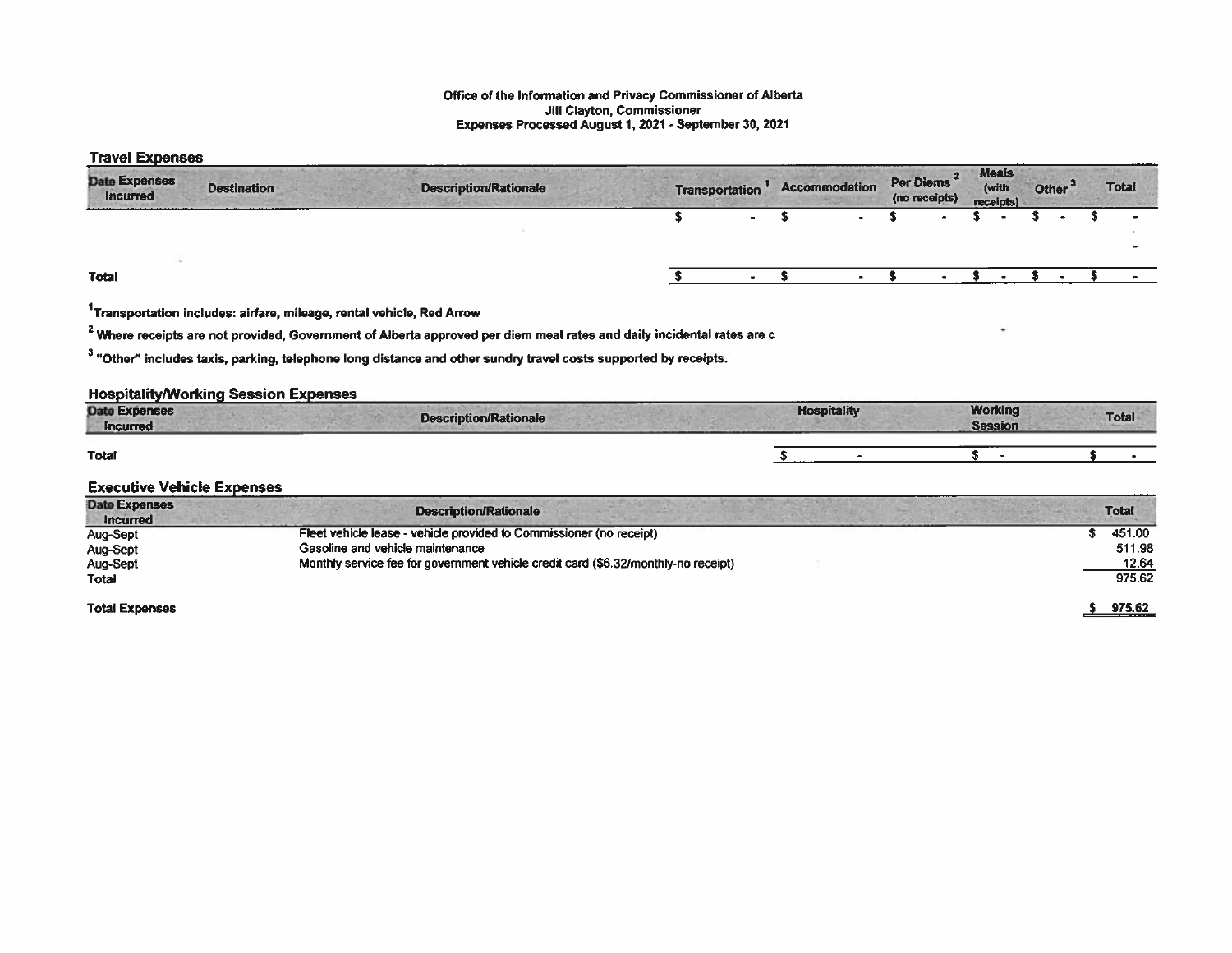PETRO-CANADA the most on alaward. **CROLL PST #:** 10010601 PC059115: 017002801 PAYPOINT: 017002801 TERMINAL: 017002856 **INUDICE NO: 116203** 8021 08-19 10:15  $\equiv$ PUMP<sub>6</sub> **REGULAR** 31.621L AT \$1.559/L FUEL SALES \$ 49.30 GST INCLUDED  $$2.35$ **TOTAL**  $$49.30$ ARI-GOUT OF \$49.30 **TYPE: PURCHASE ARI-600T OF** \*\*\*\*\*\*\*\*\*\* ODOMETER: 33058AU TH<sub>#:</sub> 945994 **SYSTRACE:** 116203 **APPROVED** THANK YOU -- IMPORTANT --**RETAIN THIS COPY** FOR YOUR RECORDS - CUSTOMER'S COPY --GIVE US YOUR **FEEDBACK.** CHANCE TO WIN **FREE GAS FOR A VEAR!** PETRO-CANADA.CA/HERO YOU COULD HAVE EARNED 317 PETRO-POINTS. REDEEM POINTS FOR FREE GAS & MORE. JOIN TODAY -IT'S FAST, FREE AND EASY. DOWNLOAD

THE PETRO-CANADA APP TO JOIN.

**S** 

**Allegation Company Property Property** 

steat to compass twoch manufacture

ÿ

Gas amount \$49.30  $\sqrt{44a.21}$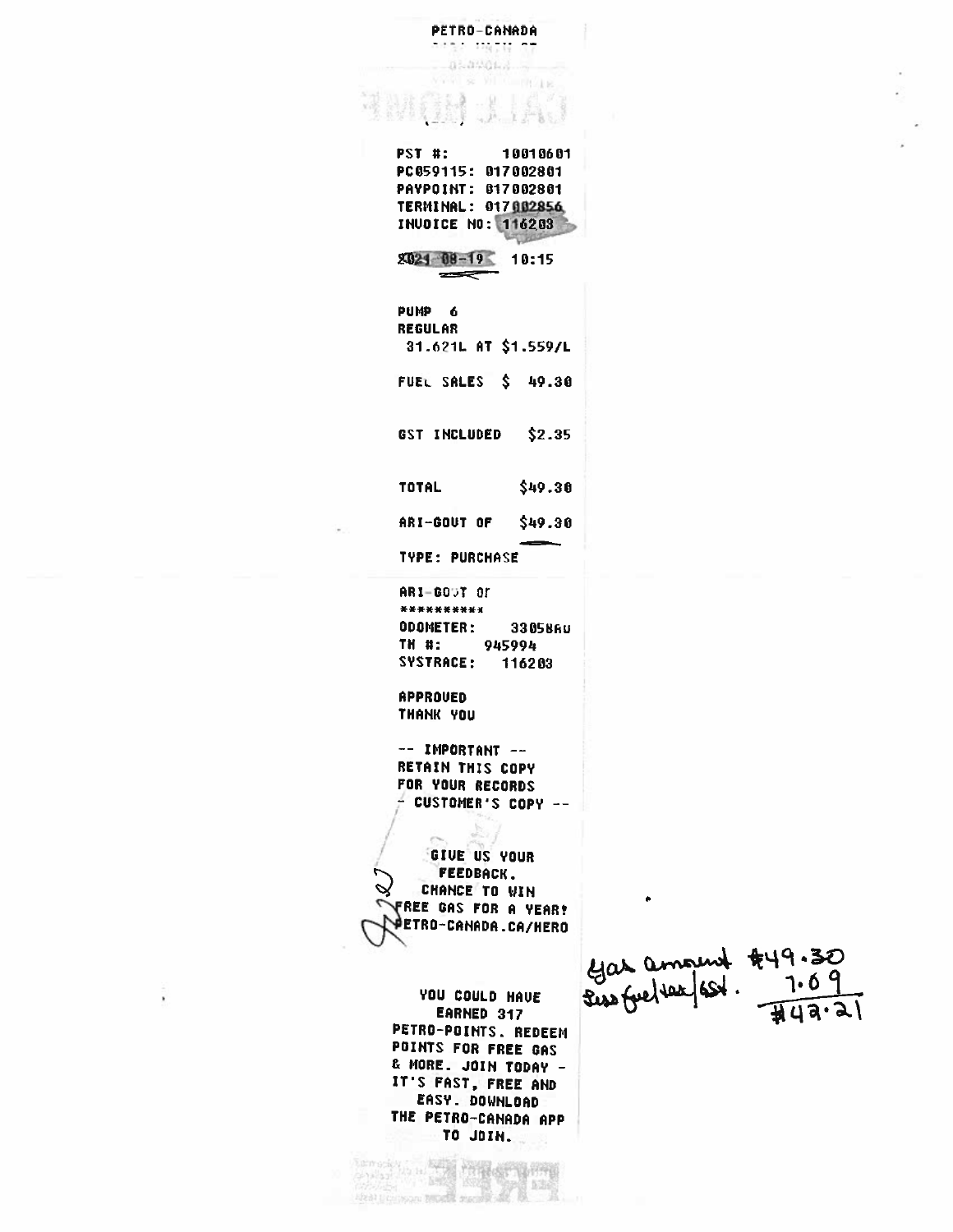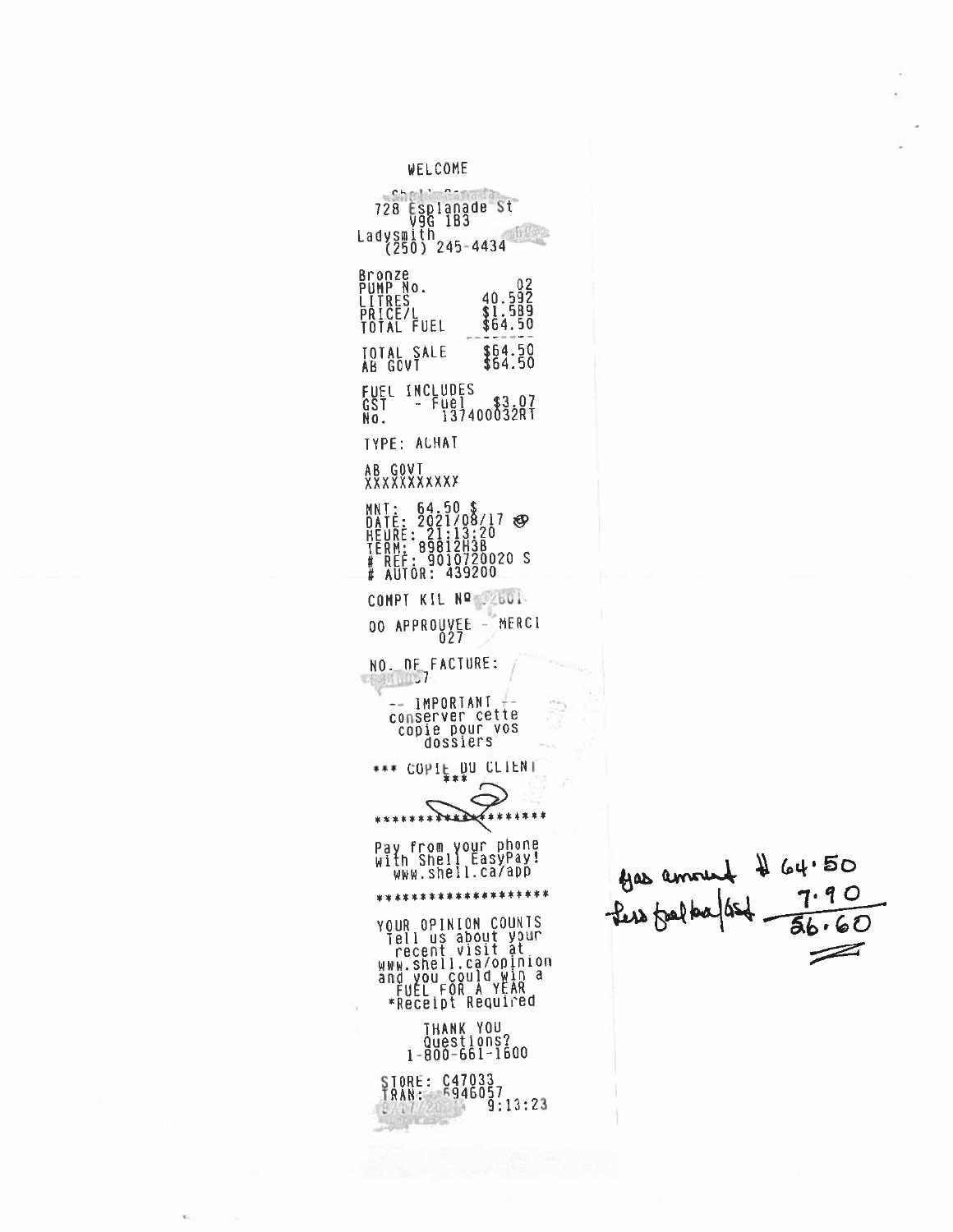$\dot{M}$  of He 120 IBI **ESSO EXPRESS PAY**  $\sqrt{2021 - 08 - 07}$  $99:31:00$ TRANS #: 315619 STATION#: 00323507 GST #: 805012440R PUMP<sub>5</sub>  $$53.31$ **EREG** ò. 39.813L AT \$1.339/L GST INCLUDED \$ 2.54  $$53.31$ **TOTAL**  $$53.31$ ARI TYPE: PURCHASE ARI \*\*\*\*\*\*\*\*\*\*\* REFERENCE #: 66473320 S INUOICE NO: 213677 AUTH: 240515 人 APPROUED - THANK YOU GOOMETER: 30168 LOYALTY: NO GET ON THE ROAD TO MORE RESINRES BY EARNING CASO EXTRA OR F SHIINUM POINTS  $\begin{array}{|l|l|l|} \hline \text{g} _{\text{ab}} & \text{annou} _{\text{ab}} & \# 53.3 | \\ \hline \text{f} _{\text{ab}} & \text{if} _{\text{ab}} & \text{if} _{\text{ab}} \\ \hline \text{f} _{\text{ab}} & \text{if} _{\text{ab}} & \text{if} _{\text{ab}} \\ \hline \end{array}$ ON GAS, CAR WASHES, AND ELIGIBLE CONVENIENCE **PURCHASES!** PC OPTIMUM INQUIRIES:  $1 - 866 - 727 - 6468$ IMPERIAL INQUIRIES:  $1 - 880 - 567 - 3776$ RECONCILITATION ID: **Seconds Charles and State 1980 In H**  $\bullet$  and the set of  $\bullet$ 

control of the control con-

 $\label{eq:2.1} \begin{array}{cccccccccc} \mathcal{R} & \mathcal{R} & \mathcal{R} & \mathcal{R} & \mathcal{R} & \mathcal{R} \end{array}$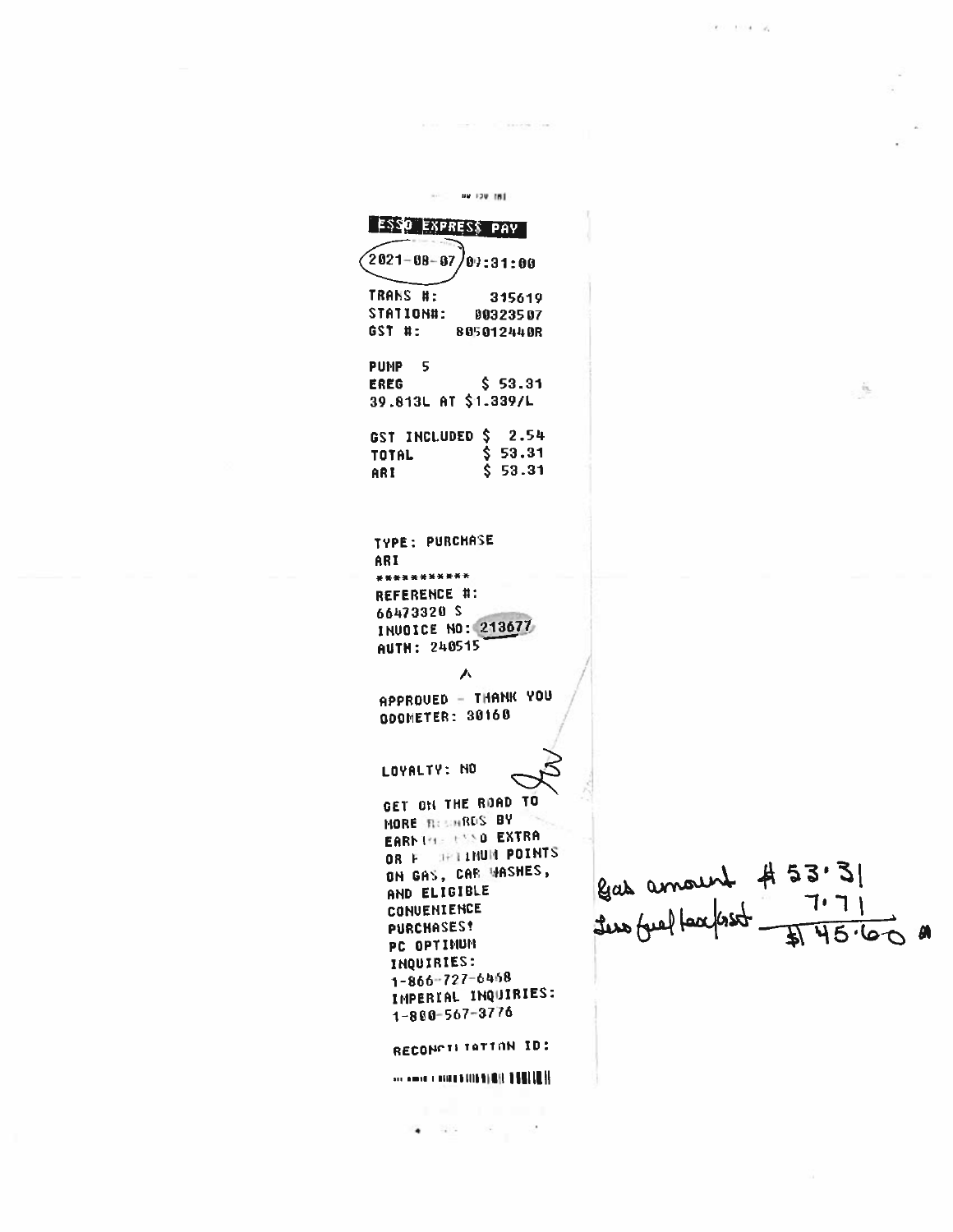Expense

| <b>RED ROOSTER HEURON</b>           |                                        |
|-------------------------------------|----------------------------------------|
| <b>8432A TRANS</b><br>AN. HWY       |                                        |
| <b>WESTHOLME BC</b>                 |                                        |
| <b>UBR 30</b>                       |                                        |
| $250 - 246 - 656$                   |                                        |
|                                     |                                        |
| <b>TRANSACTION</b><br><b>RECORD</b> |                                        |
|                                     |                                        |
| $2021 - 08 - 10$ 5:41:50            |                                        |
| STORE #:<br>50753                   |                                        |
| $\sim$ 3675963<br>TRANS #:          |                                        |
| GST #: RE 1671609                   |                                        |
| $-168467$<br>PST #:                 |                                        |
|                                     |                                        |
| PUMP <sub>2</sub>                   |                                        |
| <b>REGULAR(87)</b>                  |                                        |
| 40.393L AT 1.629/L                  |                                        |
|                                     | Eas amount #65.80<br>Eas amount #65.80 |
| ACCT:                               |                                        |
| ARI                                 |                                        |
| \$ 65.80                            |                                        |
|                                     |                                        |
| GST INCLUDEI \$ 3.13                |                                        |
|                                     |                                        |
| \$65.80<br><b>TOTAL</b>             |                                        |
|                                     |                                        |
|                                     |                                        |
| <b>CARD NUMBER:</b>                 |                                        |
| ************                        |                                        |
| REFERENCE #:                        |                                        |
| 66279903 90 730010S                 |                                        |
| AUTH 377036                         |                                        |
|                                     |                                        |
|                                     |                                        |
| 00/027 APPR( ED                     |                                        |
| THANK YOU                           |                                        |
| <b>UERIFIED BY</b>                  |                                        |
| FLEET PIN                           |                                        |
| ODOMETER: 3: 19                     |                                        |
|                                     |                                        |
|                                     |                                        |
|                                     |                                        |
| $--$ IMPORTANI $--$                 |                                        |
| <b>RETAIN THIS OPY</b>              |                                        |
| FOR YOUR REL RDS                    |                                        |
| $-$ CUSTOMER'S COPY -               |                                        |
| 7C OFF/L? A! HOW                    |                                        |
|                                     |                                        |
| SAVE 7C/L F STER!                   |                                        |
| EARN JOURNIE REWARDS                |                                        |
| PRIMIN UITU EUFRY                   |                                        |
| $D = 116P$ Mass                     |                                        |

LEARN I RE<br>JOURNIE CA

 $\overline{\zeta}$ 

3/3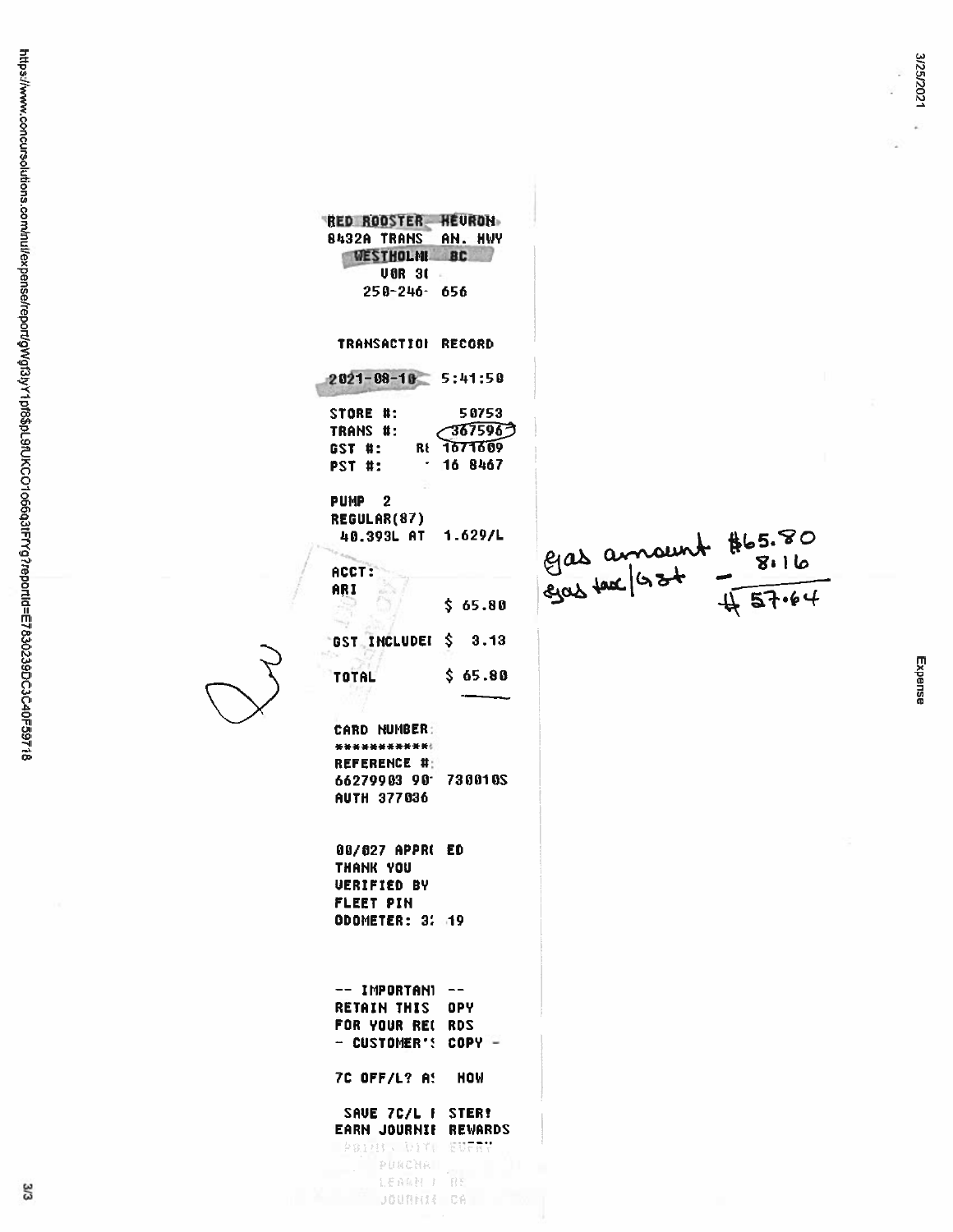| Husky                                                                      |                                                                                                                                                 |                     |  |  |  |  |
|----------------------------------------------------------------------------|-------------------------------------------------------------------------------------------------------------------------------------------------|---------------------|--|--|--|--|
| Want great rewards? Visit myHuskyRewards.ca                                |                                                                                                                                                 |                     |  |  |  |  |
| Receipt NSM471201<br>Tupe: SALE                                            | Husky Travel Centre<br>1604 Cranbrook S <u>t</u><br>N<br>Cranbrook DC VIC<br><b>3S8</b><br>(250) 489-5012<br>GST# 819452459 Merchant ID:4508875 |                     |  |  |  |  |
| <b>Qty Name</b>                                                            | Price                                                                                                                                           | Total               |  |  |  |  |
| 1 87 GAS<br>Pump:<br>Litres<br>Price / Litre:                              | 34.926<br>\$1.499                                                                                                                               | $$1.499$ \$ 52.35   |  |  |  |  |
| Subtotal<br>GST / HST Fuel                                                 |                                                                                                                                                 | $$52.35$<br>$$2.49$ |  |  |  |  |
| Total<br>Odometer                                                          |                                                                                                                                                 | \$52.35<br>33410    |  |  |  |  |
| PreAuth Completion<br>***********<br>ari prov of<br>HB.<br><b>REG#: 71</b> | <b>CADS</b><br>Exp **/** M<br>2021/08/19 16:25:48<br><b>AUTH #: 223513</b><br>Approved                                                          | 52.35               |  |  |  |  |
| 8/19/21                                                                    | $4:28:12$ PM                                                                                                                                    |                     |  |  |  |  |
|                                                                            | Pos:71 Cashier:17 Store:1712                                                                                                                    |                     |  |  |  |  |
|                                                                            | Pay with a Triangle credit card<br>Collect 5 cents/L in CT Monky<br>triangle.ca/Husky                                                           |                     |  |  |  |  |

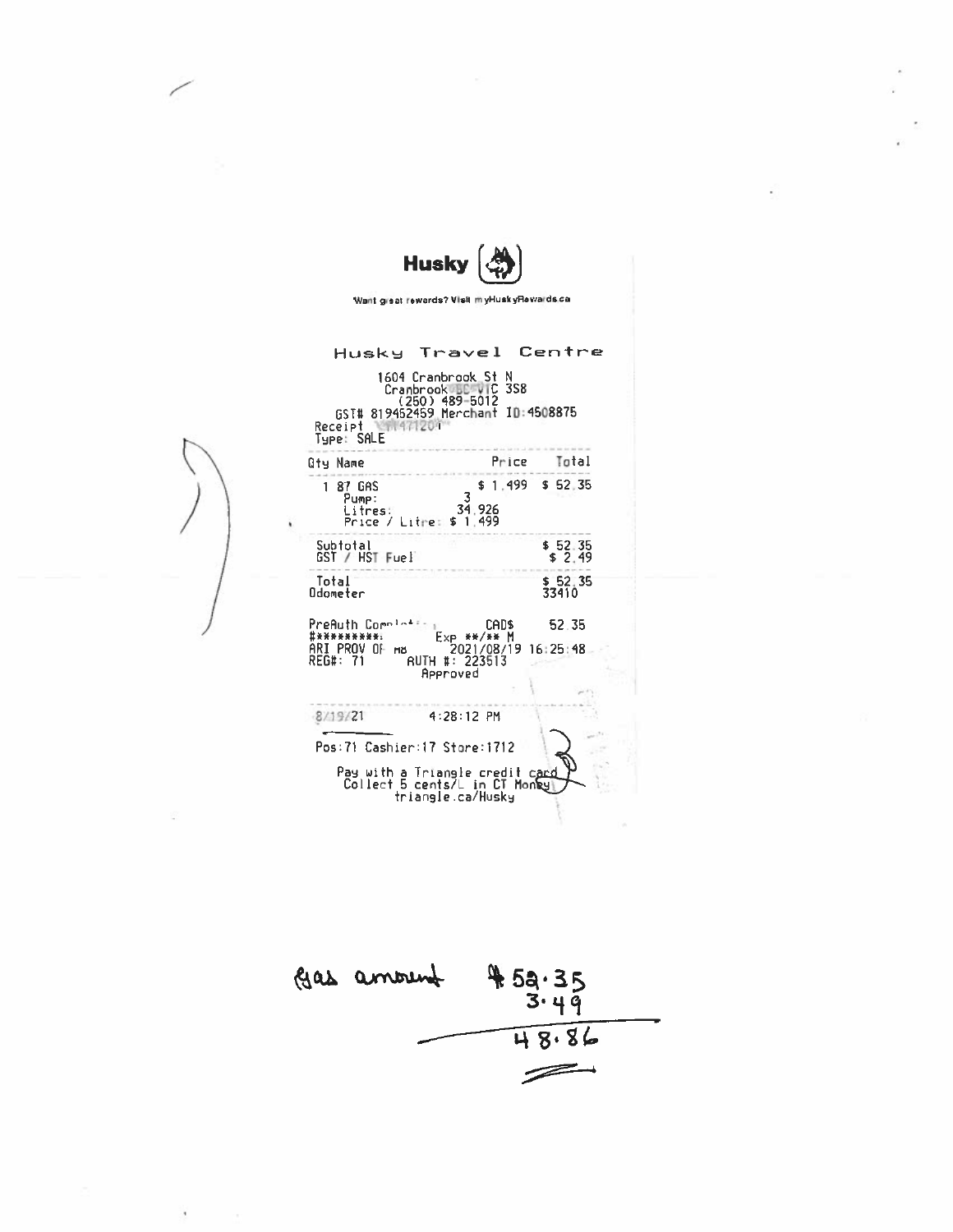PETRO

 $(403)-946-4923$ 

 $\mathbf{r}$ 

GST #: 838442929P PC143947: 027785001 PAYPOINT: 027785001 TERMINAL: 027785053 INUDICE NO: 053803

 $2021 - 08 - 21$  16:47

PUMP<sub>3</sub> **REGULAR** 44.085L AT \$1.369/L FUEL SALES \$ 60.24

GST INCLUDED  $$2.87$ 

\$60.24 **TOTAL** ARI-GOUT OF \$68.24

 $\frac{24}{300}$  amount  $\frac{660.24}{9.47}$ 

 $\mathbb{R}^{\mathbb{Z}^2}$  .

**TYPE: PURCHASE** 

ARI-GOUT OF \*\*\*\*\*\*\*\*\*\*\*\* 34129AU ODOMETER: 394000 **TH #:** 853803 SYSTRACE:

APPROUED THANK YOU

-- IMPORTANT --RETAIN THIS COPY FOR YOUR RECORDS - CUSTOMER'S COPY -

GIVE US YOUR **FEEDBACK.** CHANCE TO WIN FREE GAS FOR A YEAR! PETRO-CANADA.CA/HERO

**YOU COULD HAVE** EARNED 441 PETRO-POINTS. REDEEM POINTS FOR FREE GAS & MORE. JOIN TODAY -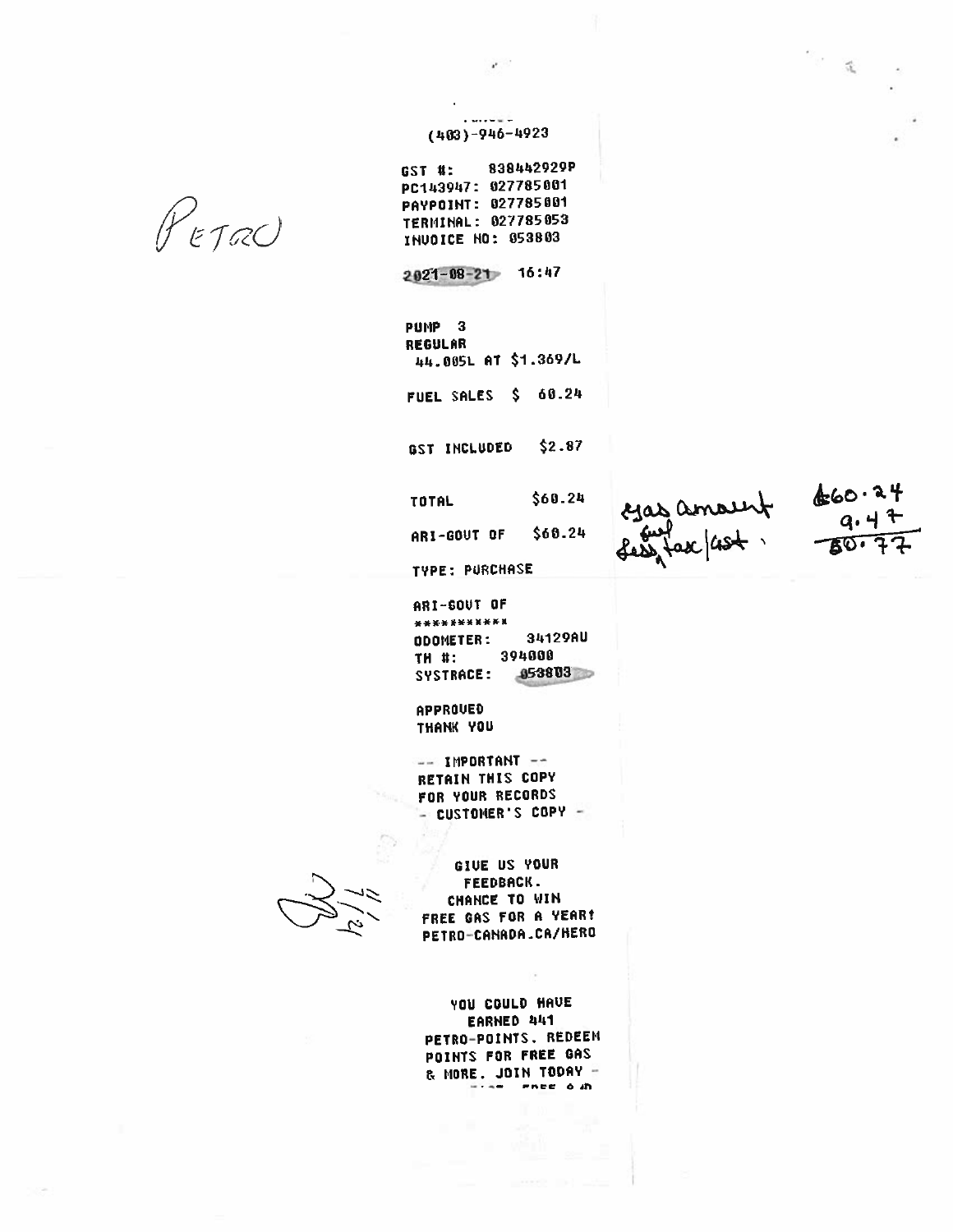학정 원  $\frac{1}{2} \frac{1}{2} \left( \frac{1}{2} \right) \left( \frac{1}{2} \right) \left( \frac{1}{2} \right)$  and  $R=R$  (  $\gamma(r)\neq\gamma(r)$  $\sim 67\,c_{1.5}$ Toking  $(780) - 423 - 1429$  $GST_H$ : 0885609321 PC105300: 028598601 PAYPOINT: 028598601 **TERHINAL: 028598652 INUOICE NO: 317184**  $2021 - 09 = 11$  11:07 PUMP<sub>2</sub> REGULAR 24.327L AT \$1.289/L FUEL SALES \$ 31.36 GST INCLUDED  $$1.49$ TOTAL  $$31.36$ ARI-GOUT OF  $$31.36$ TYPE: PURCHASE ARI-GOUT OF \*\*\*\*\*\*\*\*\*\* ODOMETER: 35061AU TH #: 963531 SYSTRACE:  $-3171848$ **APPROVED** THANK YOU -- INPORTANT RETAIN THISTEOPY FOR YOUR RECORDS - CUSTOMER'S COPY -GIVE US YOUR FEEDBACK. **CHANCE TO WIN** FREE GAS FOR A YEAR! PETRO-CANADA.CA/HERO **YOU COULD HAVE** EARNED 244 PETRO-POINTS. REDEEM POINTS FOR FREE GAS & MORE. JOIN TODAY -IT'S FAST, FREE AND EASY. DOWNLOAD ME TERC COMADA APP  $-15.101M/\mathrm{km}$ 

 $\left\|\mathcal{A}^{\mathcal{A}}\right\|_{\mathcal{L}}^{\mathcal{A}}\leq\left\|\mathcal{A}_{\mathcal{A}}\right\|_{\mathcal{L}}^{\mathcal{A}}\left\|\mathcal{A}_{\mathcal{B}}\right\|_{\mathcal{L}}^{\mathcal{A}}\left\|\mathcal{A}_{\mathcal{B}}\right\|_{\mathcal{L}}^{\mathcal{A}}\left\|\mathcal{A}_{\mathcal{B}}\right\|_{\mathcal{L}}^{\mathcal{A}}$  $-979921$ 

 $f(\mu) = \frac{1}{2}$ <br> $f(\mu) = \frac{5.14}{2}$  $\frac{1}{26.72}$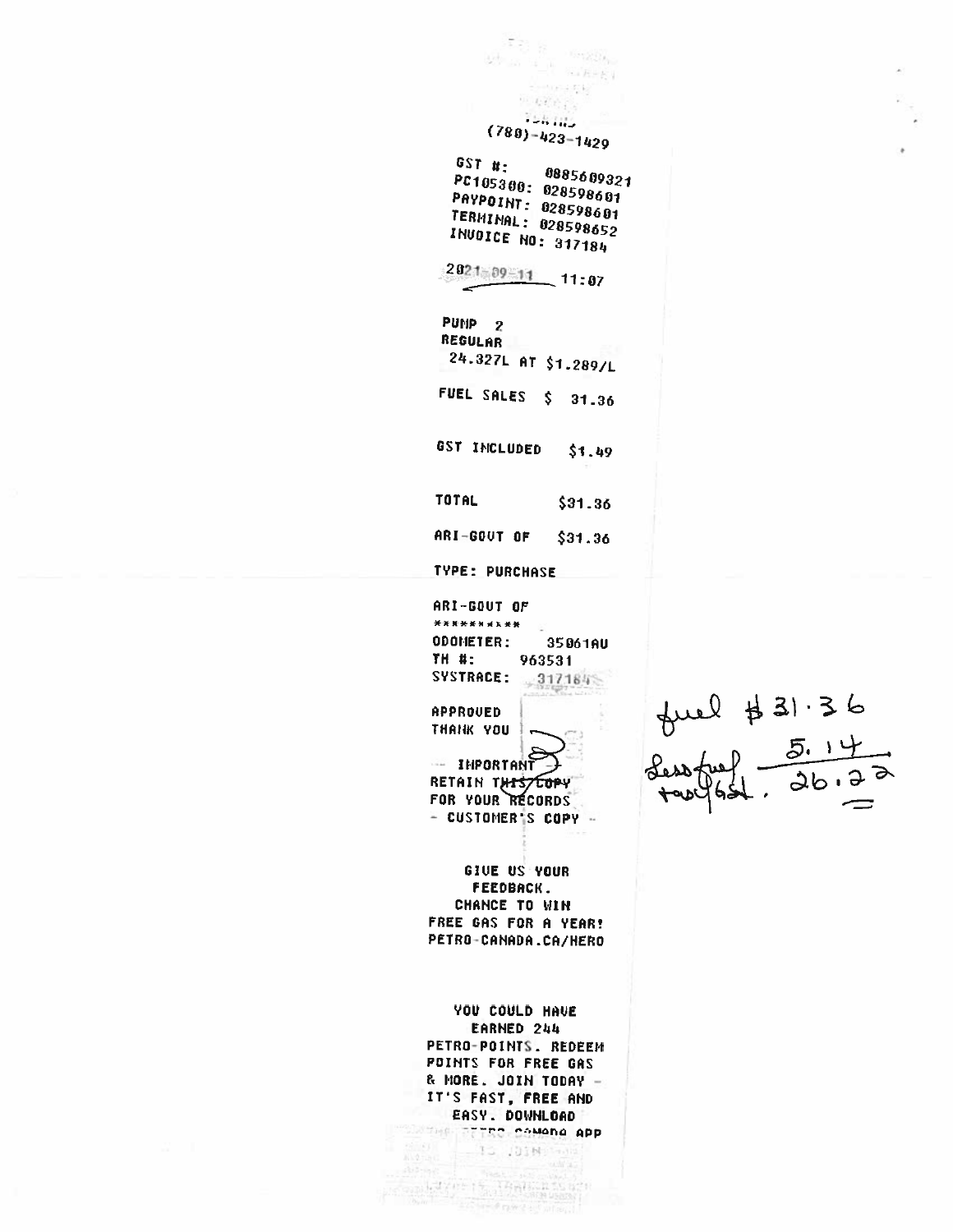

Want great rewords? Visit myHuskyRewards.ca

Husky Travel Centre 470 Lakeuiew Drive Kenora ON **P9N 485**  $(887)$  468-7748 GST# 821188778 Retailer ID 4511127 Rct:65256 4426-4 Batch: 3478-80

2821/89/12 18:48:01 36664 Odometer:

Anount Iten --------------------Pump# 4 \$58.55 Eth Regular 41.258 L @ \$1.419/L \$58.55 **THUUNT** HST(Inc Pump) \$6.74

ARI PROU OF ALB ARI PROU OF AB \*\*\*\*\*\*\*\*\*\*\* 2821/89/12 18:39

A#:332123

Approved

 $\n *four*   
\n 458.55  
\n *ix*   
\n 1.24  
\n 1.24  
\n 1.24$ 



Pick up a myHusky Rewards card, scan the QR code and sign up to earn free fuel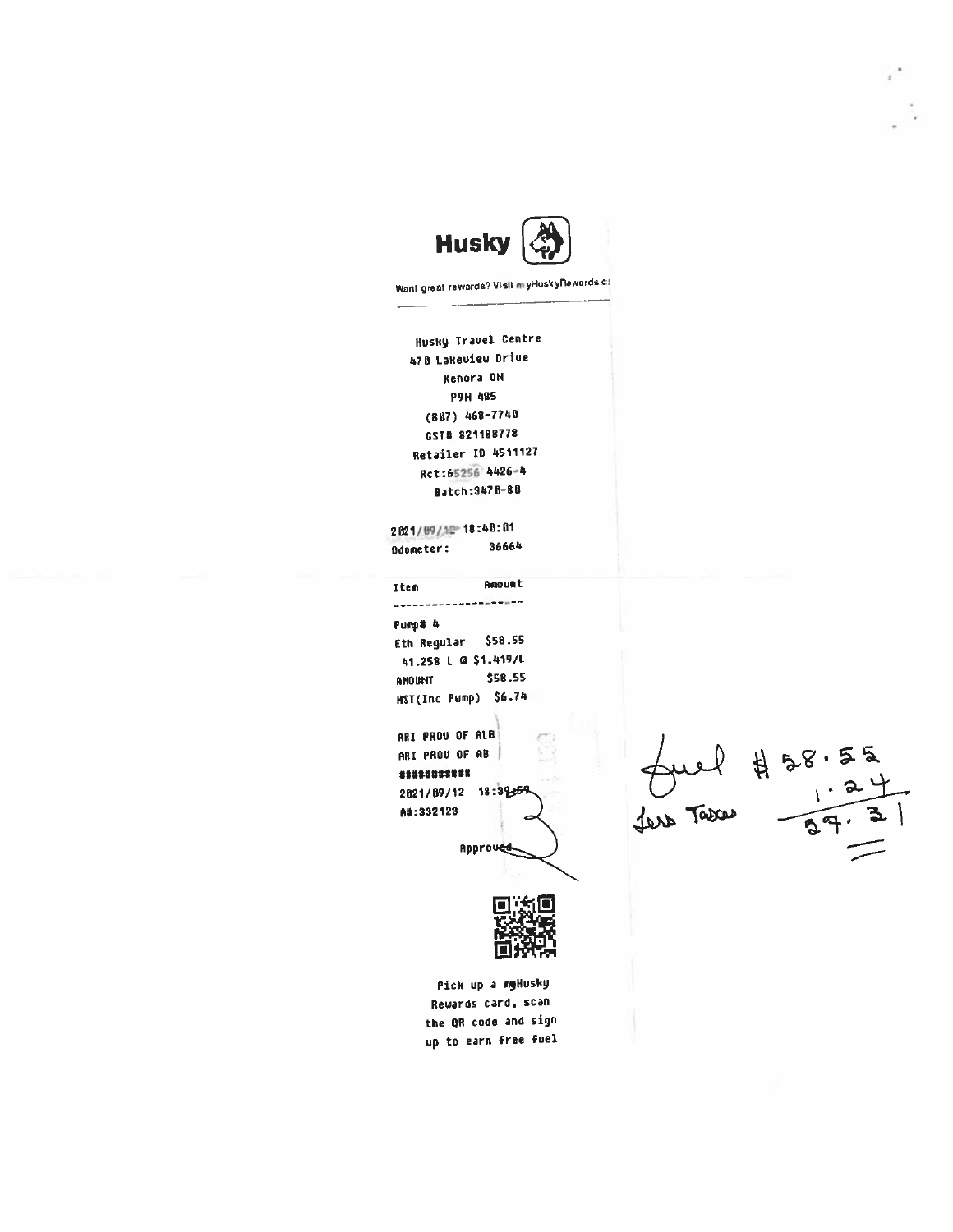**TOL**TED  $(780) - 852 - 3366$ GST #: 751712092 PC108936: 020286001 PAYPOINT: 020286001 TERMINAL: 020286059 **INVOICE NO: 187542**  $2021 - 08 - 97$  $13:01$ PUMP<sub>9</sub> REGULAR 28.128L AT \$1.439/L FUEL SALES \$ 40.48 GST INCLUDED  $$1.93$ TOTAL \$40.48 ARI-GOUT OF  $$40.48$ **TYPE: PURCHASE**  $40.48$  - Juel lay 6.15 ARI-GOUT OF \*\*\*\*\*\*\*\*\*\*\* ODOMETER: 30517AU TH #: 896293 SYSTRACE: 187542 APPROUED THANK YOU  $-$  IMPORTANT  $-$ RETAIN THIS COPY FOR YOUR RECORD'S - CUSTOMER'S COPY YOU COULD HAVE EARNED 282 PETRO-POINTS. REDEEM POINTS FOR FREE GAS & MORE. JOIN TODAY IT'S FAST, FREE AND EASY. DOWNLOAD THE PETRO-CANADA APP TO JOIN.

 $\frac{2}{3}$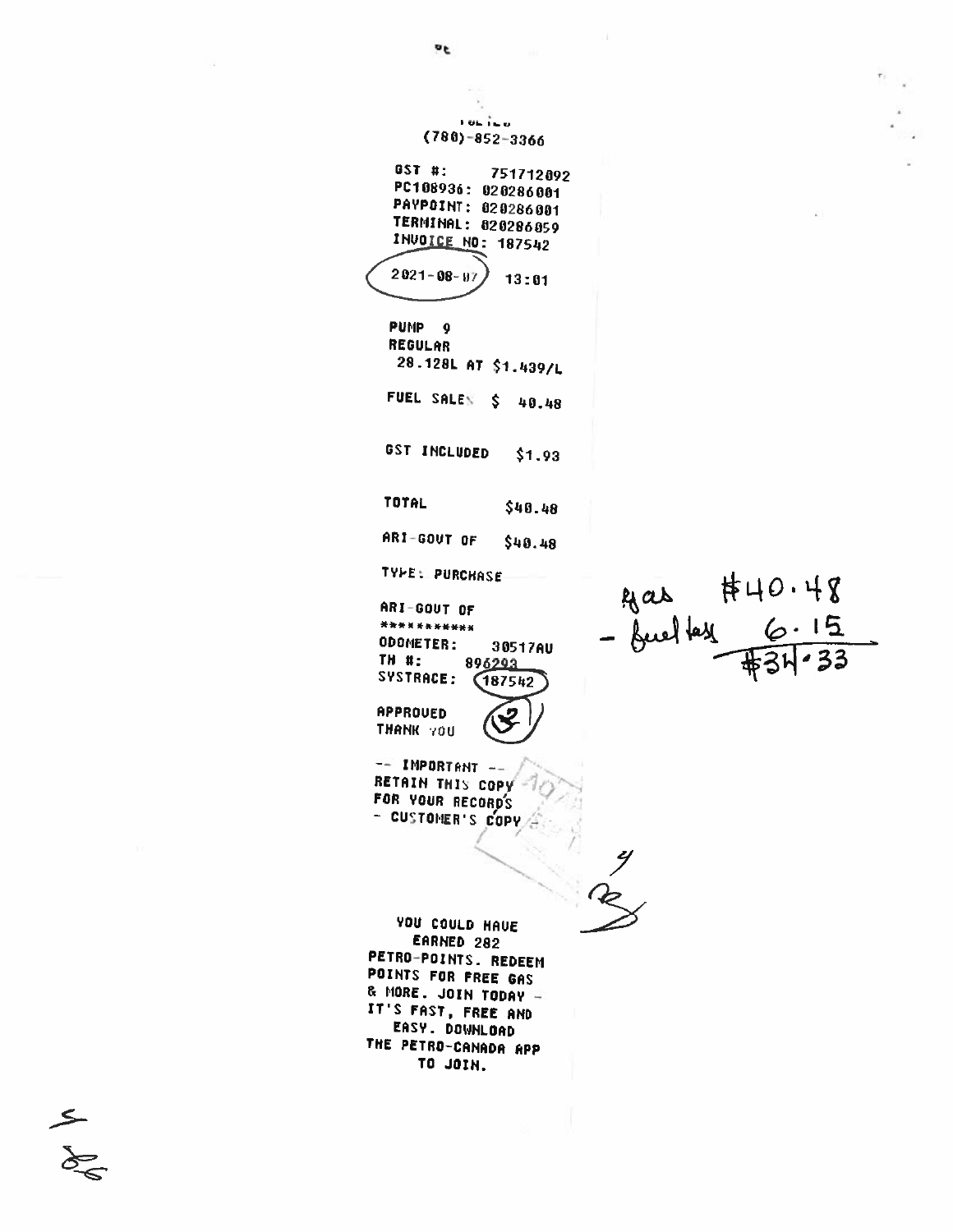PETRO-CANADA  $\overline{\phantom{a}}$  $-1$  $10 - 10$ [ ] [ ] [ ] [ ] [ ]  $1.2$ tster  $(250) - 377 - 8684$ GST #: 873235755E PC209201: 017780301 PAYPOINT: 017780301 TERMINAL: 017780361 INVOICE NO: 364541  $2021 - 08 - 07$  $16:55$ PUMP<sub>11</sub> REGULAR 29.177L AT \$1.529/L FUEL SALES \$ 44.61 FNT INCLUDED  $$2.12$ **TOTAL** \$44.61 ARI-GOUT OF \$44.61 **TYPE: PURCHASE** gas #14.61<br>-Gueltat 6.50 ARI-GOUT OF \*\*\*\*\*\*\*\*\*\*. **ODOMETER:** 30961AU TH #: 988410 SYSTRACE:  $\bigg(364541$ APPROUED THANK YOU -- IMPORTANT RETAIN THIS COPY FOR YOUR RECORDS - CUSTOMER'S COPY GIVE US YOUR **FEEDBACK. CHANCE TO WIN** FREE GAS FOR A VEAR! PETRO-CANADA.CA/HERO YOU COULD HAVE EARNED 292 PETRO-POINTS. REDEEM POINTS FOR FREE GAS & MORE. JOIN TODAY -IT'S FAST, FREE AND EASY. DOWNLOAD THE PETRO-CANADA ADD 10 JUIN.

 $\label{eq:4} \begin{array}{ll} \mathcal{N}(\mathcal{A}) = \mathcal{N}^{\mathcal{M}} & \mathcal{L}_{\mathcal{M}}(\mathcal{A}) = \mathcal{L}_{\mathcal{M}}(\mathcal{A}) \mathcal{L}_{\mathcal{M}}(\mathcal{A}) \end{array}$ 

Fot more information email<br><u>conferencingcustomercare@bell.ca</u>

 $\sim$